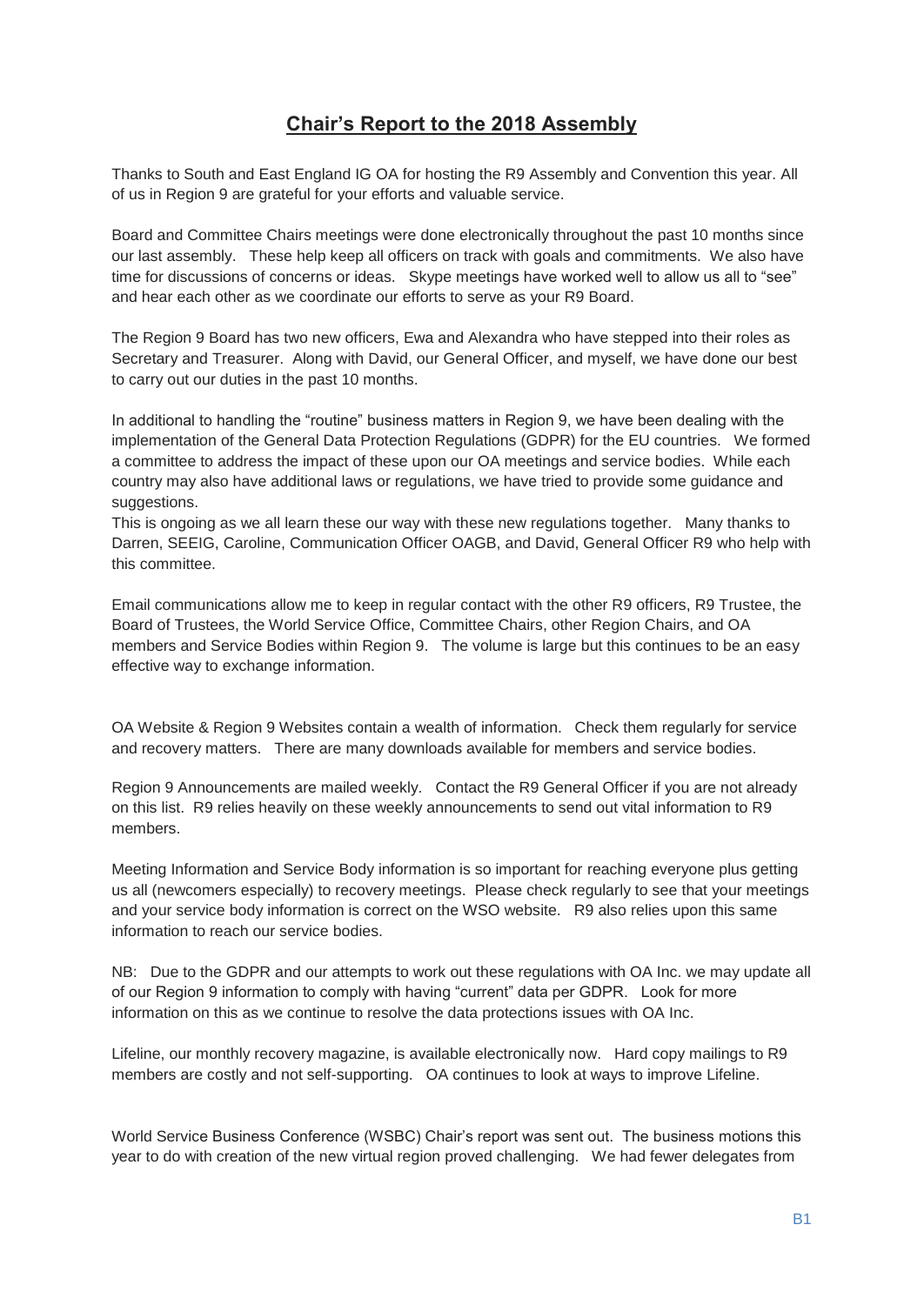Region 9 this year. We were few but our participation was excellent. It was an honour to serve R9 again at WSBC.

Region Chairs Committee (RCC) is one of the duties of the Region 9 Chair. The first set of meetings took place at WSBC. This year, because of financial constraints, the Region Chairs were not invited to attend what was normally the second RCC meeting in August with the Board of Trustees. The additional RCC meeting is scheduled for November in California, USA. I will discuss attendance of R9 at this meeting at the assembly.

The RCC this year continues some tasks from last year and has set new goals for the coming year (our year being between WSBC):

- Submitting the 2017 Forum as a workshop in English, Spanish and French. This is just about completed and many thanks to Patricia, Belgium, for her help with the French tranlsation, and to Viviana, Spain, for hers with the Spanish translation.
- Continuing the Green Dot Mentor matching program for WSBC
- Hosting the Forum for 2019 WSBC
- · Creating three OA podcast sets, at least one of which will be non-English. (I am working on this subcommittee.)
- Review of OA materials to increase awareness of these resources (I am working on this subcommittee)
- Creating guidelines for service body chairs
- · Creating a podcast with speakers who have experience building strong intergroups

Hosting the R9 Assembly and Convention is challenging, involves work and preparation, but is rewarding. If your service body is interested in hosting in the future, you will find the information for "how to" as an appendix to the P&P Manual. We will hear bids for upcoming years at this assembly. Anyone who is bidding, or who has hosted in the past, is also able to share about the experience.

Looking back, I believe the R9 Board has been challenged with again "serving with sanity" while we look for balance and simplicity to carry out the necessary tasks of running the region board.

Still looking for those who would like to serve Region 9 as an officer or as Region 9 Trustee. Please consider how you might serve. Together we can….

Thanks for the opportunity to serve R9. I would like to thank the R9 Secretary, Treasurer, General Officer, Banker, Trustee, Committee Chairs, Service Coordinators, and Representatives for all their service efforts this year.

It is my pleasure to serve with you all. Your dedication and enthusiasm is inspiring.

Francene, R9 Chair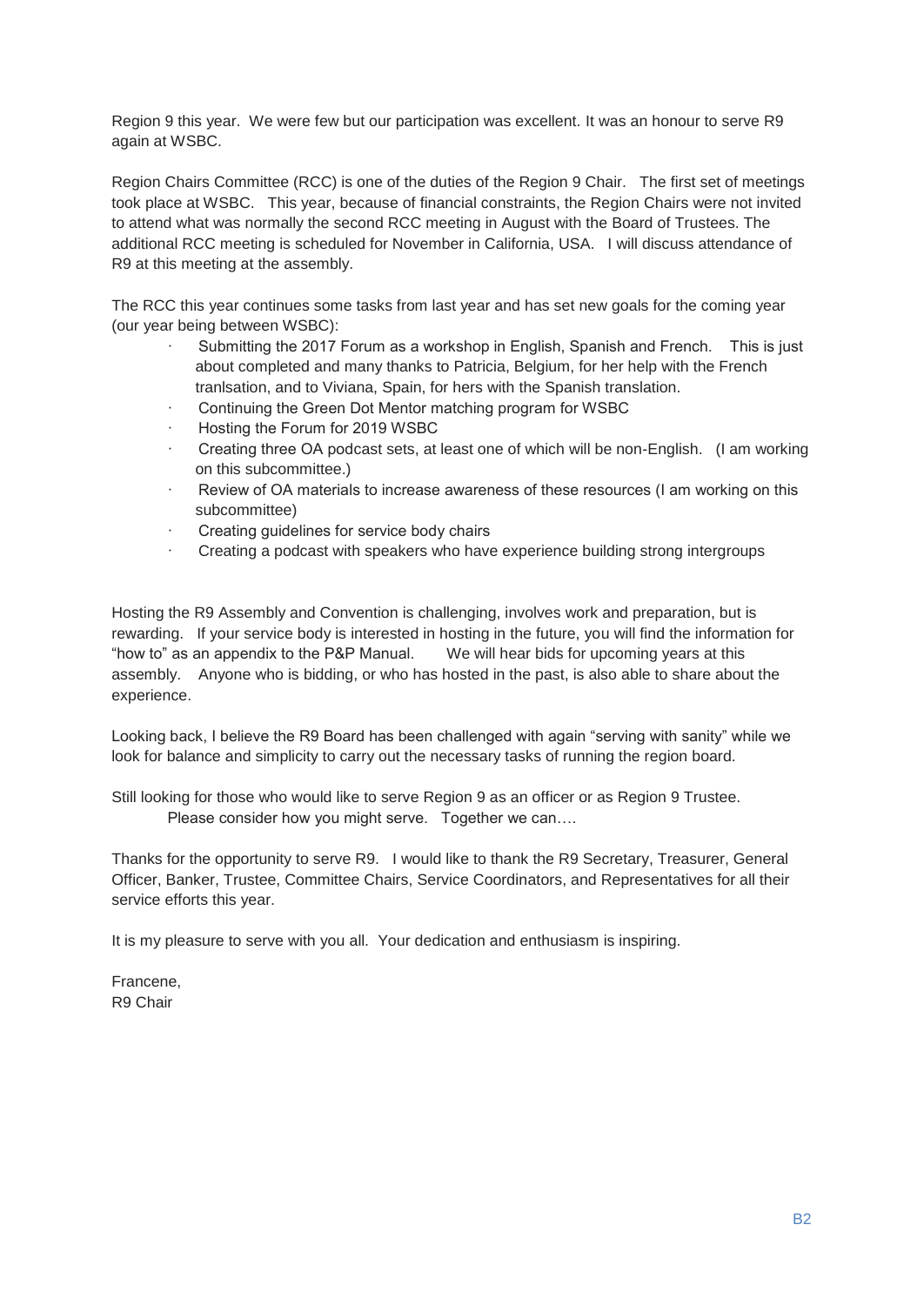# Trustee Report Region 9 July 17, 2018

I would like to thank everyone for being so welcoming since I was appointed to the position. I will do my best to fulfil the duties. I also want to thank Stella for the work she did over the past three years. She has answered all my many questions.

The Board of Trustees meeting is August 24-25. I'll provide updated information to the Region 9 Secretary to be posted in the Assembly Binder after the meeting.

I have answered questions from members in Region 9. The most recent dealt with the Serenity Prayer. The prayer is in the public domain. OA does not hold the copyright. If a meeting chooses, by group conscience, to change any of the wording, they are free to do so. I would advise that members are told the prayer has been altered so as not to confuse newcomers.

The three biggest issues have been royalties, translations and copyright. Fair use does not extend to posting daily meditations from For Today or Voices of Recovery, whether in English or any other language. There is a process when asking to use material under copyright. The information is on oa.org. There is also a process for translations. The Guidelines for Translations has been simplified to a major extent, although still quite long. I strongly recommend reading the document on oa.org.

When funding is given to translate a piece of literature (pamphlet or book), the funds are to be used for that purpose and may not be used for anything else. If you are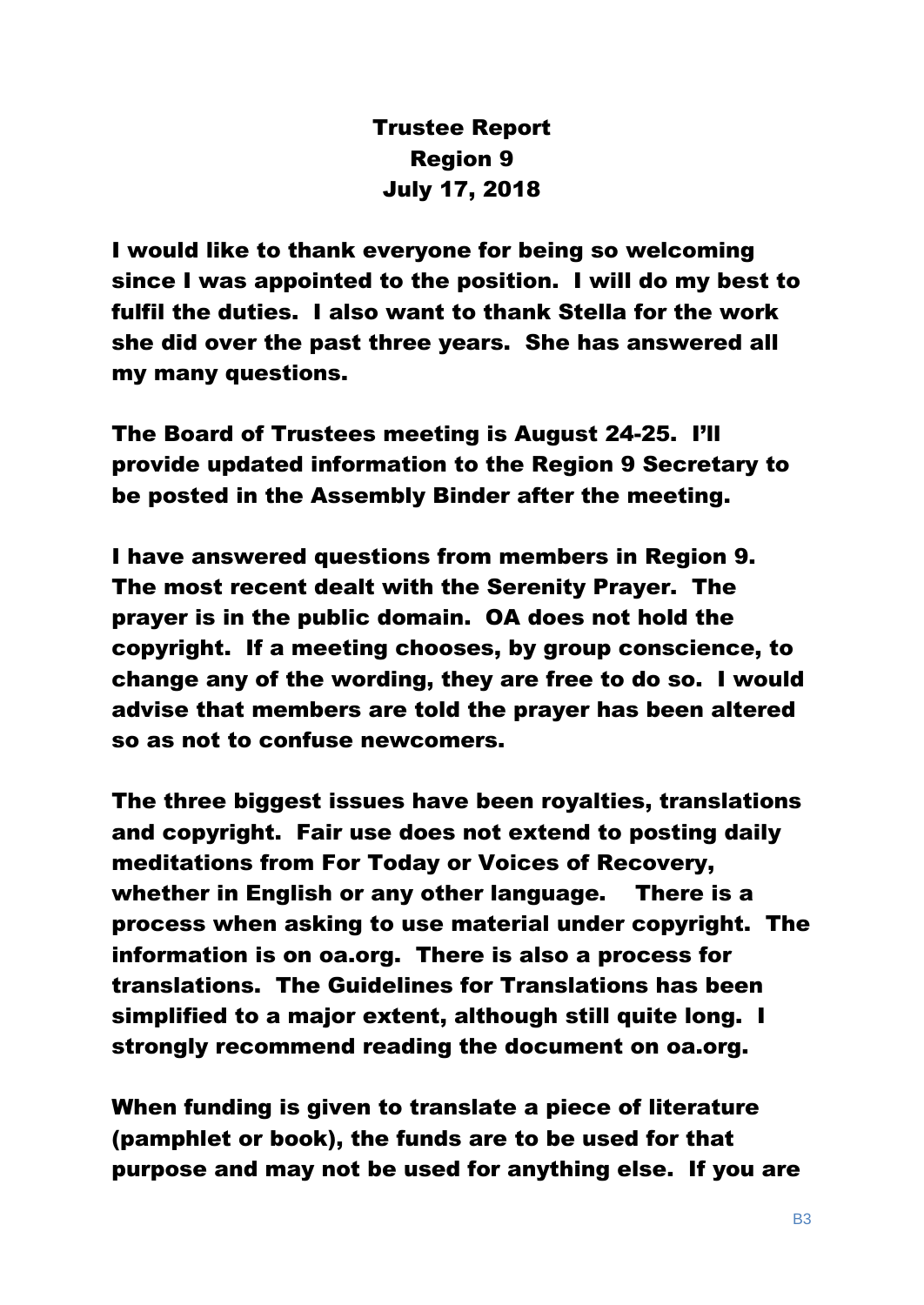having problems, please contact WSO, the Region Chair, the Region Trustee. Everyone is more than willing to help resolve the issues. It is expected that the service body will provide quarterly or semi-annual updates as to the progress of the translation project.

Royalties are complicated. There is a different percentage for literature printed in a language other than English. Reprints of literature in English are under discussion. I've been in touch with two service bodies impacted by this. I've raised the issue at WSO and will do so at the Board of Trustees meeting. I hope to have more information at the Assembly in September.

I'll be doing a workshop in Berlin on October 7, 2018 and possibly participating in a speaker meeting. I don't speak German but DDOA is aware of that.

I will be in Paris from the evening of September 30 to the morning of October 5. I am planning to attend an Englishspeaking meeting while I'm there. My French is alright but to do a share at a meeting. After a few days in Paris, it improves.

This is my third Region 9 Assembly but my first as Trustee. Very exciting! If I speak too quickly, tell me. If I use words that are not understood, tell me. If you have a question, ask me.

Being a Trustee requires time, energy and a willingness to serve the fellowship. A Trustee for Region 9 must deal with distance, culture and language. I encourage any of you who meet the requirements of subpart B, OA Inc. Bylaws to consider the applying for the position. My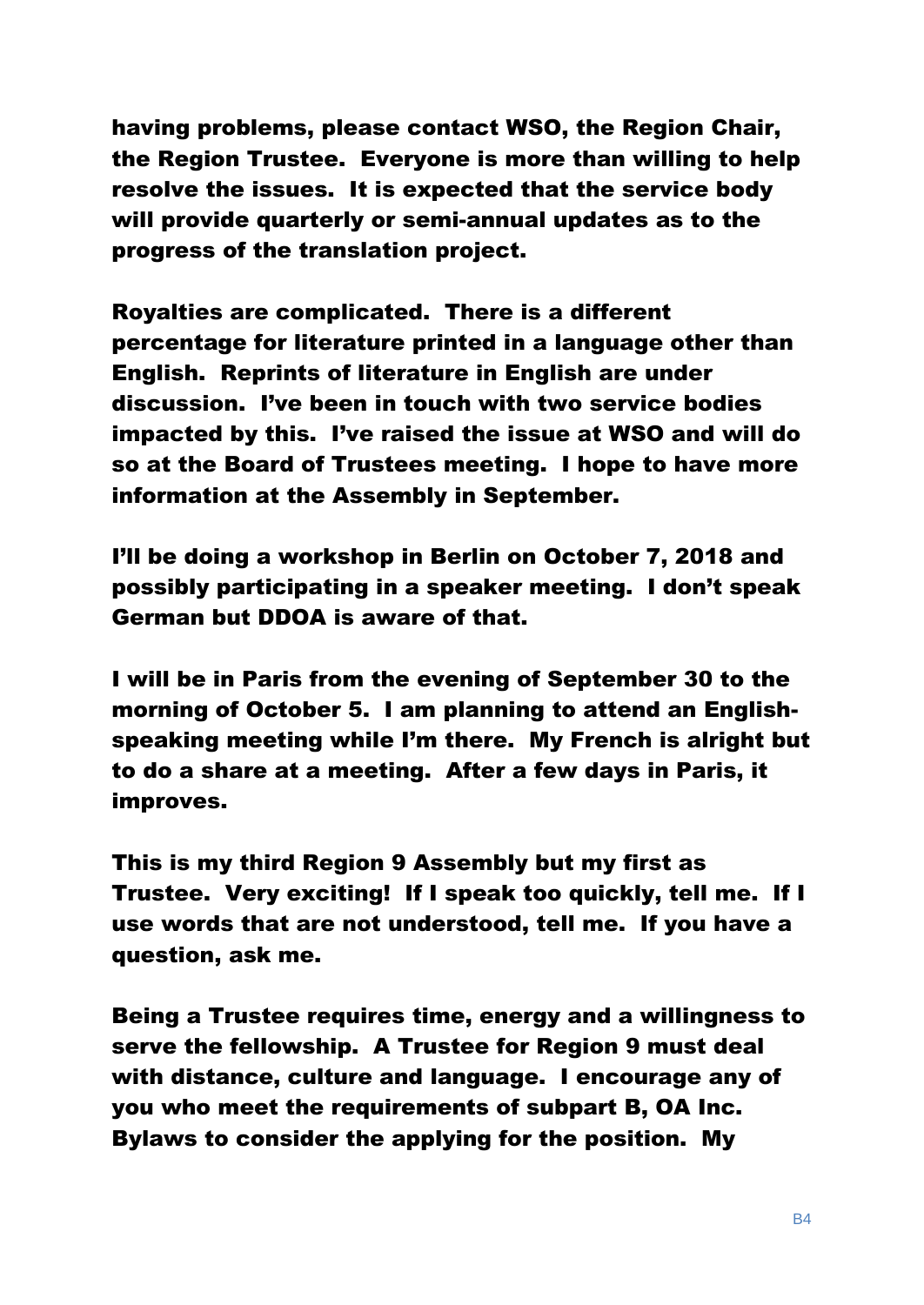program and abstinence are stronger for the work of carrying the message.

Finally, I'd like to that Francene, David, Ewa, Alexandra and Jutta for their support. No one does any Service position alone.

In Service Bob F. Region 9 Trustee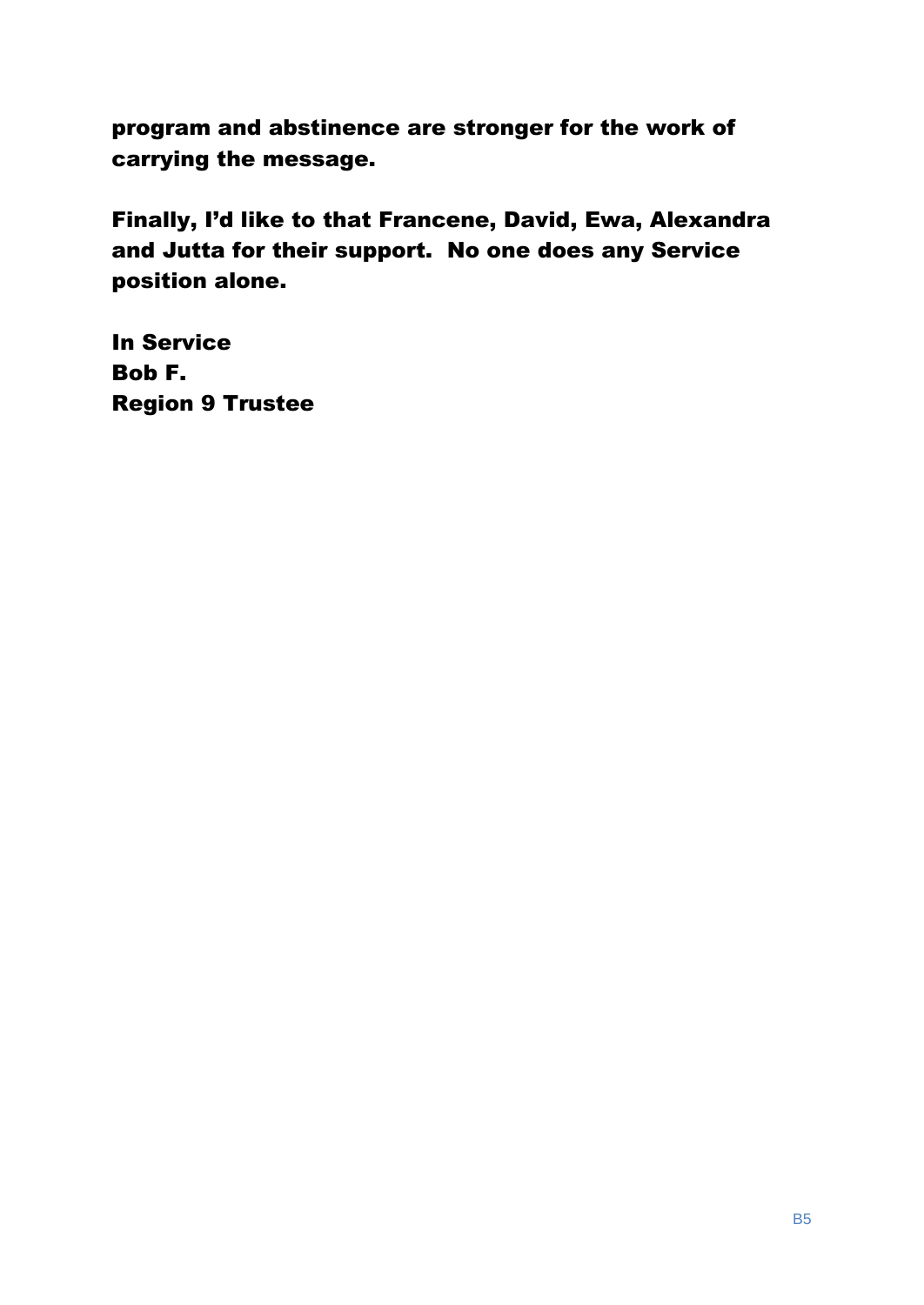# **R9 General Officer (GO) Report – Assembly 2018**

This is the second year that we have a General Officer in Region 9. I spent half of that first year in this position before completing the year as Treasurer for 6 months. I was grateful to be re-elected GO in Iceland for the next 2 years.

## **Announcements**

This continues to be the main function of the General Officer - compiling and sending out announcements to the R9 fellowship most weeks. With this comes the maintenance of our contact email mailing list. For many in Region 9, the GO is the first line of communication, and several emails are sent to the GO that need to be forwarded to others in the region.

## **Website**

Aided by our very able webmaster, Jutta, we made several minor updates to the website this year. There is always a lot to be done, and it has been a pleasure working with Jutta this year.

# PI Committee

I had the pleasure this year of being part of the amazing PI committee, who, under the leadership of Hilde, acheived their goals of producing several translations of the "STOP!" poster.

## **SB Outreach Committee**

Struggled to get started this year, but eventually we were able to send out contact emails to all registered service bodies who were not present at R9 Assembly in 2017. Thank you Ine.

#### Non-affiliated meeting outreach

One of the tasks I undertook this year was to contact non-affilaited meetings throughout the region, encouraging them to either join an existing IG, or perhaps create one. These emails often led to dead-ends, non-existant meetings, meeting that thought they were affiliated and others who preferred to remain unaffiliated. It's always a pleasure to reach out and contact OA members from across the region - one of the highlights of this service position.

#### **Newsletter**

We eventually got a newsletter out this year, after many people offered to help, and had to withdraw for various reasons. A big thank you to Ester who helped pull it all together in the end, and of course to all those who contributed articles.

#### WhatsApp meetings

Over the year I have also been involved in the forming and growing of the R9 Whatsapp meetings which are helping spread the message of recovery to more and more members of OA in R9, and around the world.

#### Virtual participation at R9 Assembly

At R9 Assembly 2017, I stated that I would look into this matter during the year. Unfortunately, this didn't happen.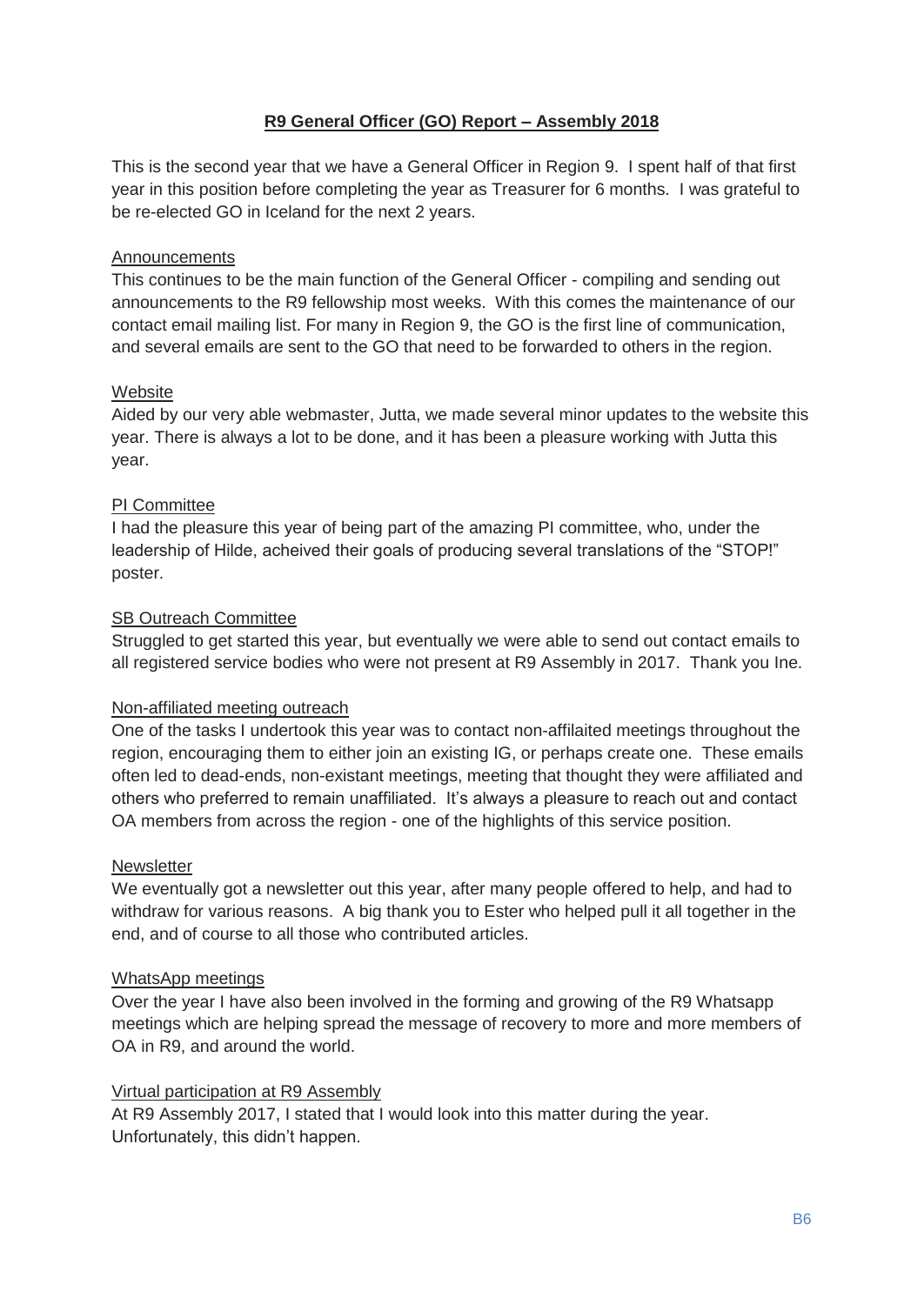Being GO also means helping prepare various documents for Assembly, Monthly skype meetings with other Board members, calendar and reminders, contact with WSO, and much much more.

Finally, special thanks to the R9 Board - Francene, Ewa and Alexandra - it has been a pleasure to work along side you throughout the year. Also many thanks to our outgoing Trustee, Stella, for your support and encouragement, and to our current Trustee, Bob, who is always willing to help and provide ESH.

It really is a pleasure to give service to Region 9. I thoroughly recommend it!

David S R9 General Officer, 2018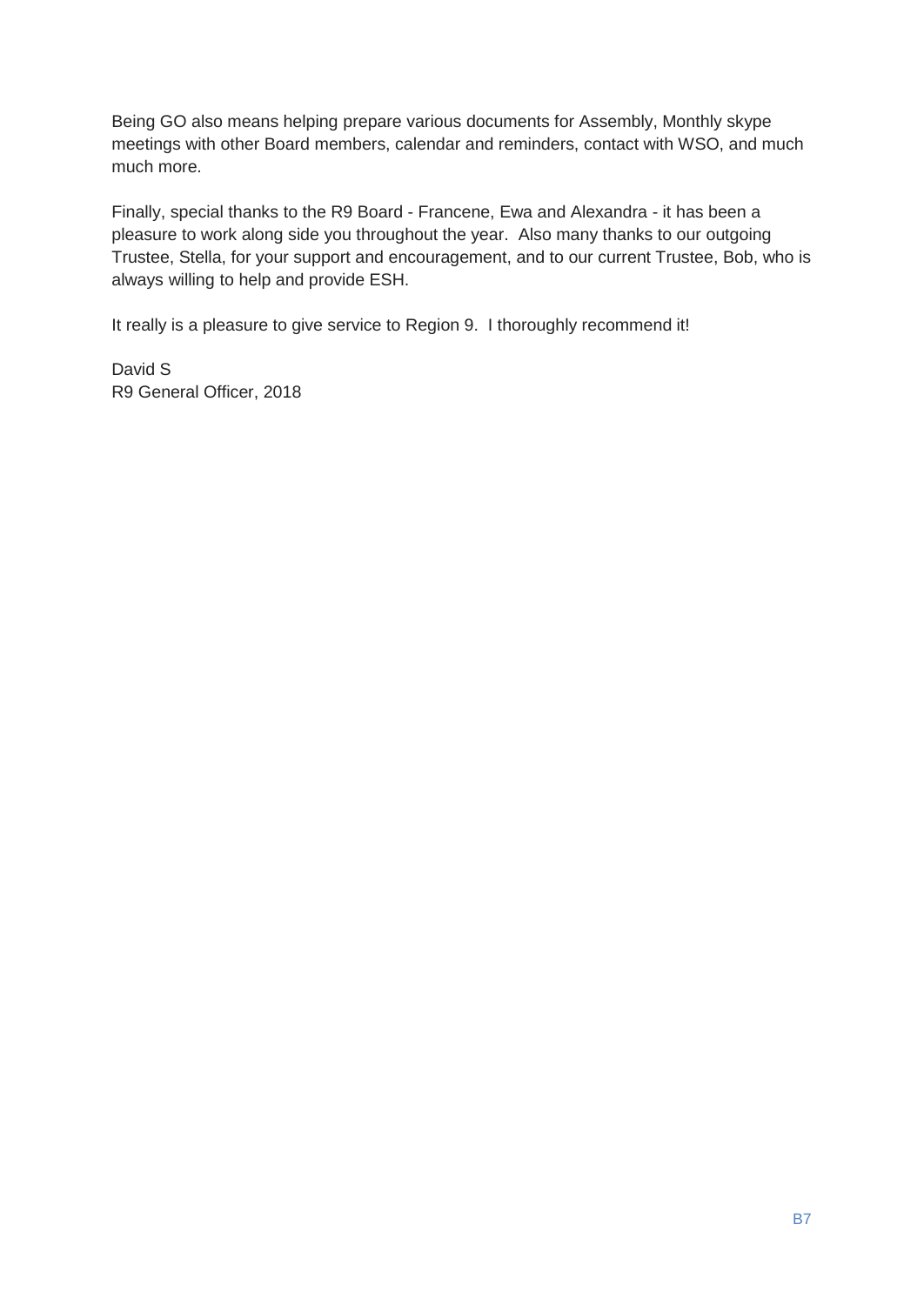# **Treasurer Report to Assembly 2018**

I cannot really describe the satisfaction that comes from giving service at this international level. I get such a deep joy from exchanging support and corresponding with fellows from all over Europe, Middle East and Africa. I find it places me in "right relationship"; reminding me that I cannot do this level of service from a place of bondage of self; it is an act of Grace and an affirmation of my recovery that my Higher Power is working through me while at the same time reminding me I am one amongst thousands; a fellow amongst fellows. Not only am I not alone but also, out there, at the growing edge of the Overeater Anonymous fellowship there are people for whom Region 9 is their only contact; thus to connect with them outwardly is a mirror of my own growing edge of recovery within.

I often say that I have the capability to do this service position but I don't always have the capacity. What I mean by that is that the level of work itself is manageable but finding the time to dedicate to it hasn't always been easy. I started the year of this service being very clear with myself that I needed to be boundaried about the time I spent on it but learned quickly that it was going to require more time than I had but, I realised, this was where my HP wanted me to focus; so I took some strong actions to clear myself of other service positions and sponsorship relationships which were not flourishing. I found that I had more time to give to the role the more I stayed close to God. And I also found that I have an inner switch which tells me when I have given what I can and that will have to be enough for today. Letting go of perfectionism and workaholism has been a surprising gift of this service position to date.

# **Here are some of the tasks I have undertaken this year:**

**Budget Preparation:** as of July 2018 when writing this first draft the preparation of the budget is still a work in progress as is the conclusion of our 2017/18 year end accounts. Future drafts of this report will bring you uptodate on this progress.

**Administration of Applications for Funds:** the Treasurer receives applications for funding from service bodies; this is an interesting task; checking that all supporting evidence is in place and summarising applications for the Board to decide, vote and award funds accordingly.

**Maintaining records of Income and Expenditure:** this is something that the Treasurer shares with the Banker; we collaborate to bring together bank statements and notifications by email of donations, issue receipts (which we are behind on) and ensure accuracy of recording which helps with the year end reconciliation of accounts.

**Annual Report of Contributions, Income and Expenditure:** as of July 2018 when writing the first draft of this report this is still a work in progress as with the budget above. More details in due course.

**Maintaining of Bank Account and Records:** Following Reykjavik Assembly 2017 we closed the Euro bank account in accordance with the decision of the members. We now operate with one bank account which holds GBP. The work of maintaining records of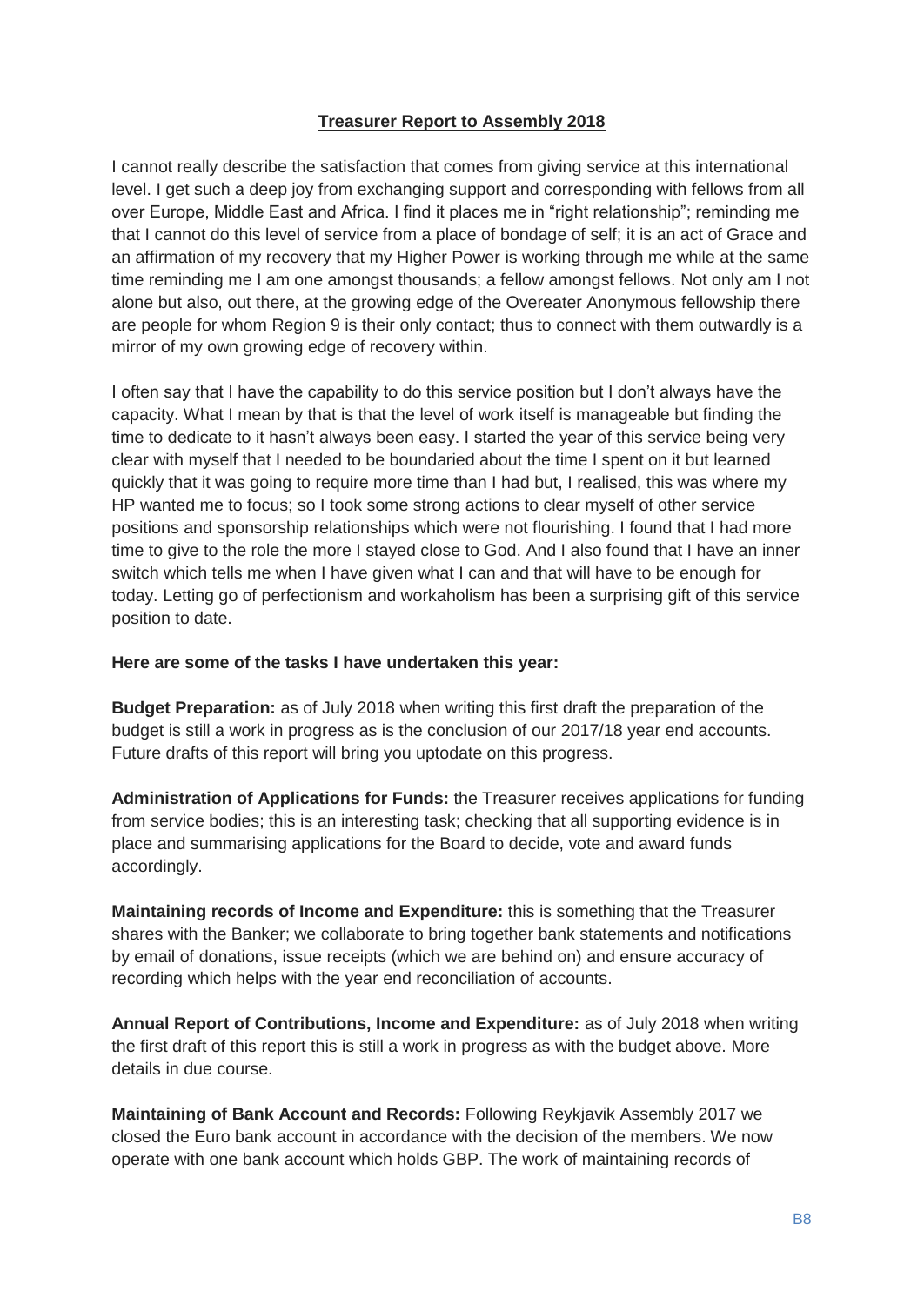accounts is shared between the banker and treasurer (treasurer holds ultimate responsibility though as a board member).

**Liaising with Signatories and Banker:** this year we brought the signatories on the bank account and those with access to the bank account uptodate.

# **In conclusion:**

It is definitely a team effort; I simply couldn't do this role without my friend and fellow Pat who is our Banker and the love, patience and support I have received from David, General Officer, and Francene, Chair and the steady constancy of fellowship from our secretary Ewa. I haven't performed this role perfectly this year; I have been learning the ropes. I was voted in in Iceland 2017 just for one year until the position was open for election for the next 2 years this year in London. I intend to stand for re-election without a shadow of a doubt. If there is someone better qualified than me who wants to the position I will relinquish it with grace and gratitude for the sake of the region however if it is God's will and the will of the Group Conscience that I am re-elected I will be incredibly happy!

Thank you to Francene, David, Ewa and Pat, thank you to the Committee Chairs, thank you to our outgoing trustee Stella and welcome and thank you to our current trustee Bob. Thank you to everyone who has shown me their patience, compassion and love while I learned the ropes. Thank you to Angelika who nominated me for the position and for the group conscience that placed me here. Thank you to my Higher Power for It's unusual sense of humour and mysterious ways.

# **Alexandra W, Region 9 Treasurer**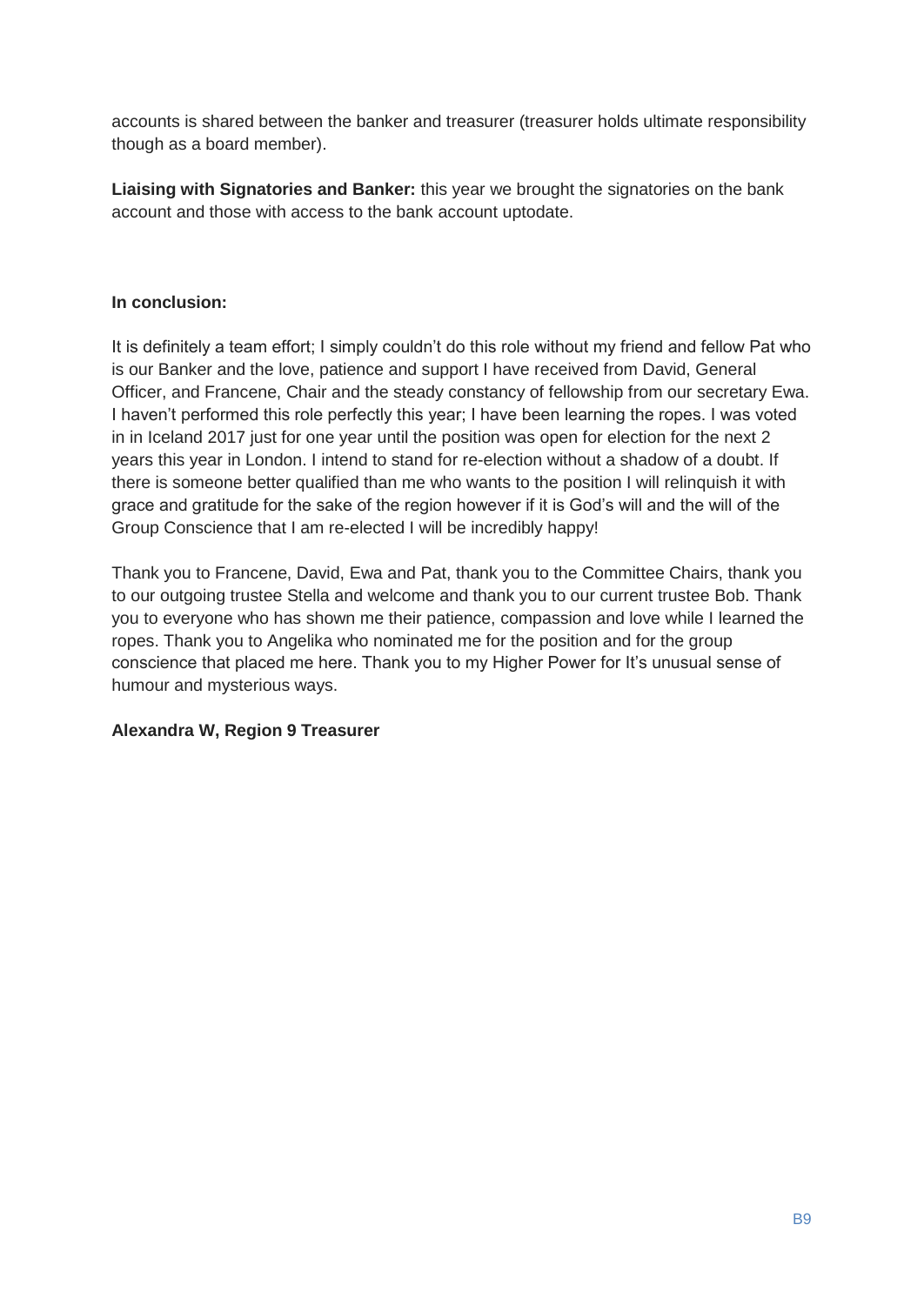# **Secretary Report.**

As a Secretary I was participating in Board Meetings, was the liaison officer for the Translations Committee and Sponsor List Coordinators. For 6 months I was also GCC (WhatsApp meetings) voting member.

I found this service very rewarding, but also challenging as English isn't my first language and I started using it after many years mostly because of OA. I couldn't do this service without Board Members and my sponsor's support.

Francene was a huge help, taking off my shoulders all concerns connected with organizing Assembly in London 2018 and doing Archives in our Dropbox. I could always count on David and Alexandra, who grow not only into partners in crime called service but also into friends. Thank you all for giving me this opportunity to do the service and believing in me more than I do.

# **Report OA Region 9 PI Committee**

OA Region 9 Public Information Committee was formed in during the OA Assembly in ICELAND 2017

Goals:

Help promote the chosen PI Poster 'Stop hurting yourself with food'

Send the translated posters in the various languages to the website coordinator and have them put on the Region 9 website.

What we achieved was that we translated the poster into Hebrew, French and Dutch and the website coordinator posted them on the Region 9 website so everyone needing this language will be able to download the poster for free.

We also have written small articles for our newsletter and since we were able to work closely together with David as he was also part of our committee and his role as General Officer things worked smooth and really fast.

As of this moment a Danish poster is in development and as it happens the Poster is also translated in Italian.

We also have sent a copy of the end product to OA USA for reference and archive.

I would like to thank all of the committee members Soraya, Learke, Regula and last but surely not least David for the really awesome teamwork and fabulous service this past year. Very proudly I would like to say that in some instances it was quite challenging for some of us to find the right action or party to get everything done. I am ever so grateful and thankful to serve in this committee and thank you very much for letting me be of service.

Hilde v G PI Committee Chair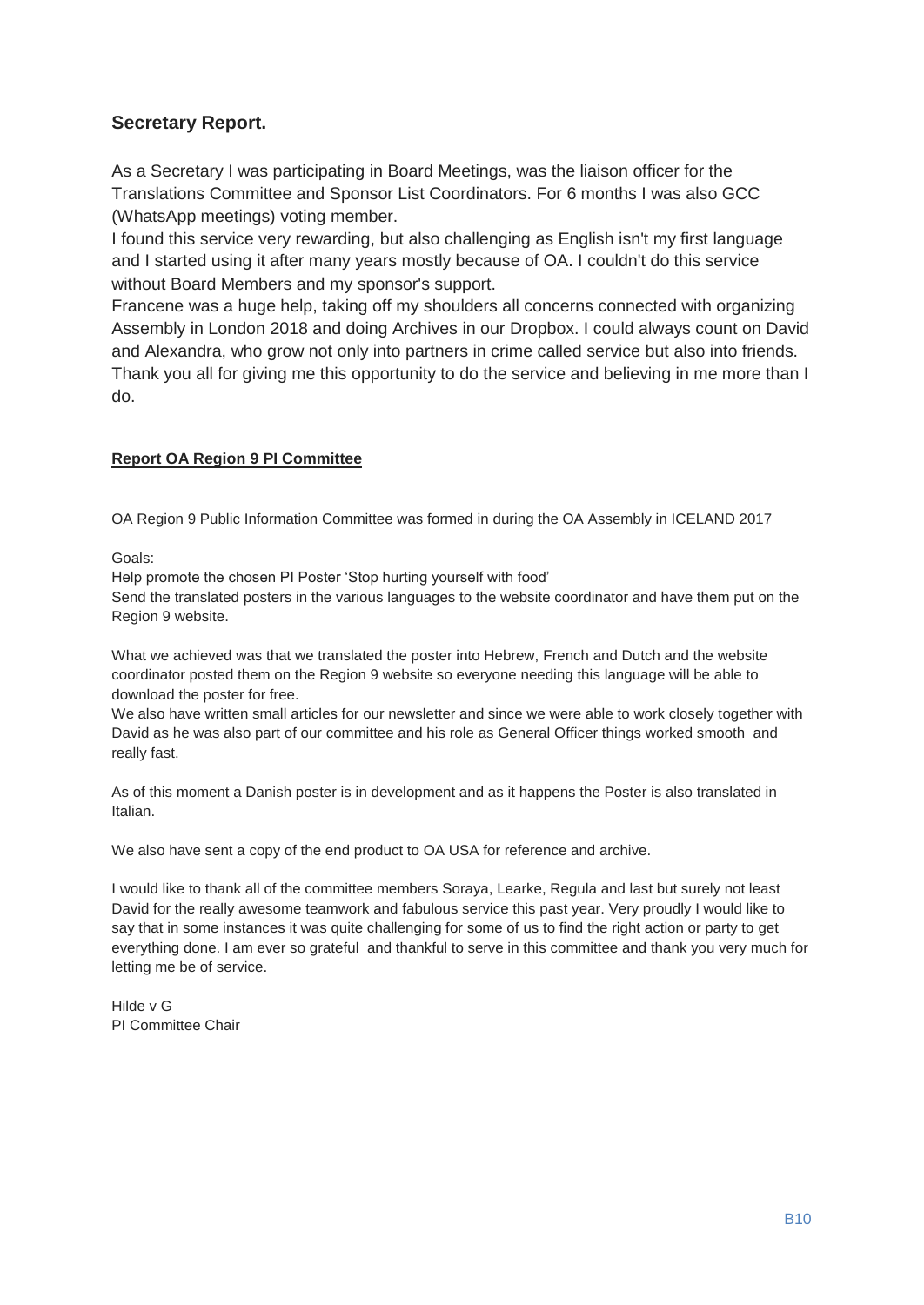#### **Sponsors List Coordinators**

In April, 2018 we began giving service as OA R9 Sponsors List Coordinators.

Our work involves forwarding the OA R9 Sponsors List to OA members who turn to us for assistance, filtering the list each person receives according to their individual needs.

One of our main focuses is to add more available sponsors to the list, in particular to increase the number of available male sponsors on it. Since our request for more male sponsors was posted in the OA R9 Newsletter, we are glad to report that a few males wrote to us offering to give service in this way.

Currently, the following are the languages in which our various sponsors communicate with their sponsees: English, French, German, Spanish Italian, Hebrew, Greek, Polish, Danish, Yiddish, Arabic, Hindi, Tamil, Russian Hungarian, & Sepedi (North Sotho).

Grateful for the opportunity to give this service,

Agnes and Reva OA R9 Sponsors List Coordinators

#### **Report Country Outreach**

I've had the wonderful opportunity to do service as Outreach Coordinator during the past year.

We were two OA fellows who did this service in the autumn of 2017, and the service consisted of engaging in the work of previous coordinators, drafting a contact email and setting up a framework for the service. In spring, one of us ended her outreach service to focus on other service positions. The work done during the spring and summer has consisted of contact 116 OA members in countries that have not sent representatives to the Assembly in recent years. I estimate the time spent on this service to be about 1-2 hours a week.

It has been incredibly rewarding to be in the service position of Outreach Coordinator this year! It required me to work on my daily routine and to challenge my tendency to procrastinate. I've had the amazing opportunity to come in contact and exchange experiences with OA members in various countries within our region, members who I would otherwise never have talked to. Sometimes there was no response, but many have opened up and shared their stories. Through this service I´ve been given a very rewarding means of contributing to our primary purpose, to carry the message.

Im grateful for the opportunity to recover through service, Ine Outreach Coordinator in Region 9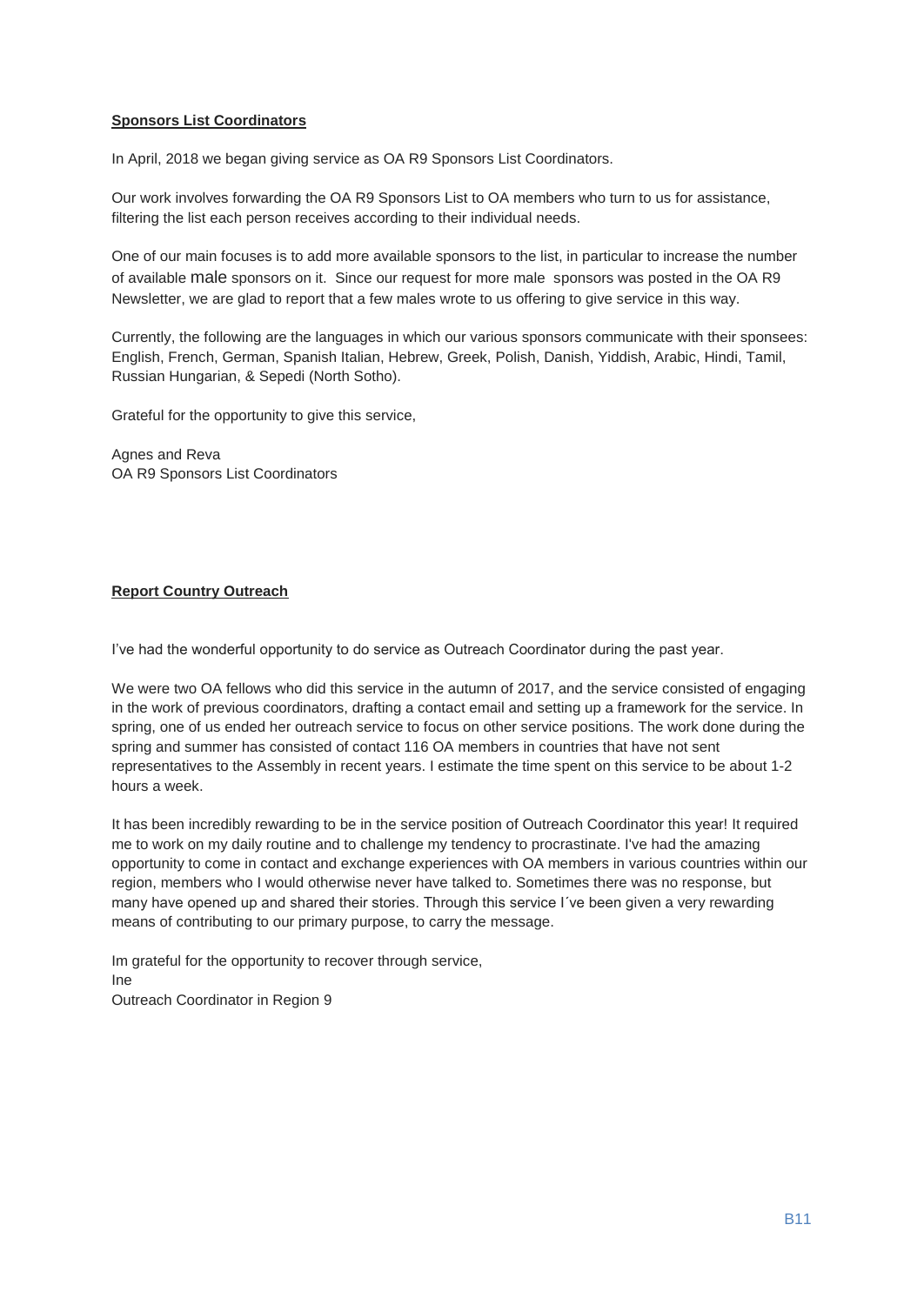#### **WSBC 2018 Report**

I had the fantastic opportunity to do service by representing region 9 at the annual World Service Business Conference, which this year had the theme "Grow Recovery Worldwide".

After a lengthy Transatlantic flight, I arrived at the hotel in Albuquerque, New Mexico on Sunday night. I met a couple of OA friends from Region 9 in the lobby and felt more at ease at once!

The first OA meeting was held after lunch the following Monday, and I got the chance to meet numerous amazing OA members, who had been abstinent for a long, long time. Right after the meeting, we received our nametags, thick conference binders and all necessary information about our respective committees, at the registration desk. After breakfast and the OA meeting on Tuesday morning, I took the OA shuttle to Walmart and shopped for groceries. To someone who's never even visited the US, simply being at Walmart was exciting to me!

There were five workshops at the Assembly: "Building a Foundation of Strong Recovery", "Building Healthy Service Bodies", "The Glue That Holds Us Together: Service, Traditions and Concepts", "Combining the Strengths of Virtual and Face-to-face Meetings", and "Carrying the Message". A fantastic forum was held on Wednesday morning: "Recovery Roadmap". The region Chairs had prepared a wonderful forum where we got a roadmap that showed all kinds of places you can visit on our journey towards recovery, such as Resentment Road, Terminally Unique Boutique and Humility Hollow. During the forum, speakers came to our table and shared their experience of locations on the map that they had visited during their recovery.

After the forum, it was time for committee work, which we carried out all day. I´m in the committee "Unity with Diversity", where I was elected chair in the Translation subcommittee. I think it would be beneficial for region 9 to have a link to this subcommittee to help avoid double effort in the field of translation.

Thursday, Friday and Saturday were filled to the brim with business meetings. This year we had 188 Delegates from 17 countries: US, Australia, Austria, Brazil, Canada, Costa Rica, UK, Germany, Greece, Ireland, Israel, Mexico, New Zealand, South Africa, Spain, Sweden and Venezuela. 9 out of these countries are part of our region!

The theme of this year's conference was "Grow Recovery Worldwide", and this indeed permeated everything from the workshops and forum to the OA meetings, formal and informal. I will carry with me the experience for a long, long time. I believe that a very important part of growing recovery worldwide is to grow awareness about translations. To learn about the program in the language of the heart is so valuable, and to raise awareness of that is something that the Translation subcommittee will focus their service on this coming year.

I´m truly grateful for the opportunity to recover through service. Thank you! Ine WSBC delegate for Region 9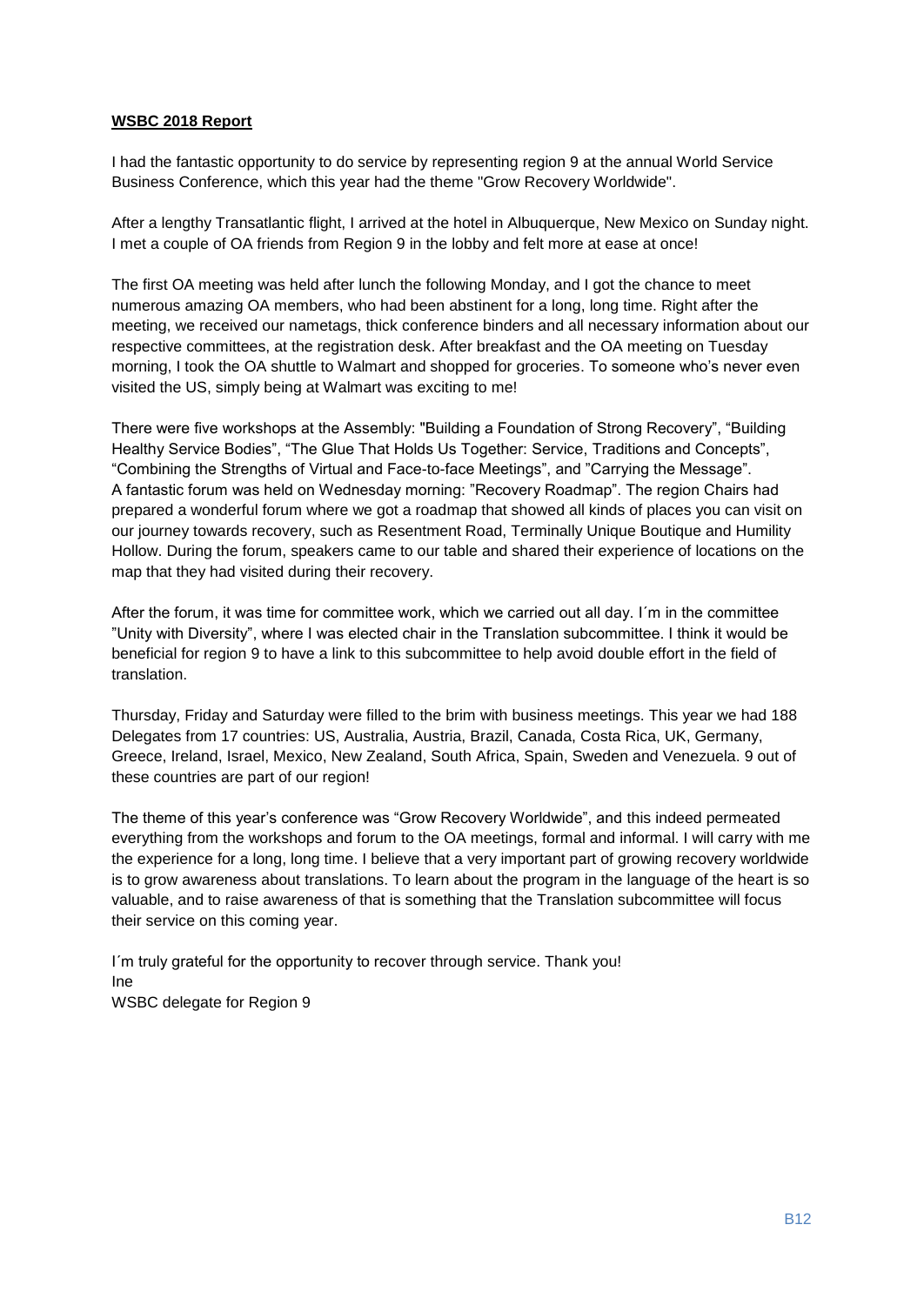# **Webmaster Report**

In September 2017 I took over the service of the webmaster for Region 9. The beginning time was not easy, because no training could be done by my predecessor. With the e-mail and mailing list administration program provided by Koumbit I also had my difficulties, especially with the support. A French provider who, like me, does not speak English as the first language. We could hardly understand each other.

After overcoming my fear of doing something wrong and a lot of support from the Region9 team I could soon be useful as a webmaster:

- Set up e-mail addresses and give help when using
- Manage mailing lists
- Edit event calendar
- Edit sidebar
- Edit pages
- Upload and manage media
- create tables
- Automate and download backups
- Update plugins and WP
- Help with difficulties with Internet applications, etc.

The General Data Protection Regulation was updated constantly for the website. The mailing lists are configured to periodically remind users that they are still registered in the mailing list and that they can log out themselves at any time.

Further prospects:

- The user manual must be revised
- Many websites have links that do not work

I like the responsible service very well and I'm glad that I can learn a lot here. Thanks for your trust.

Jutta Webmaster